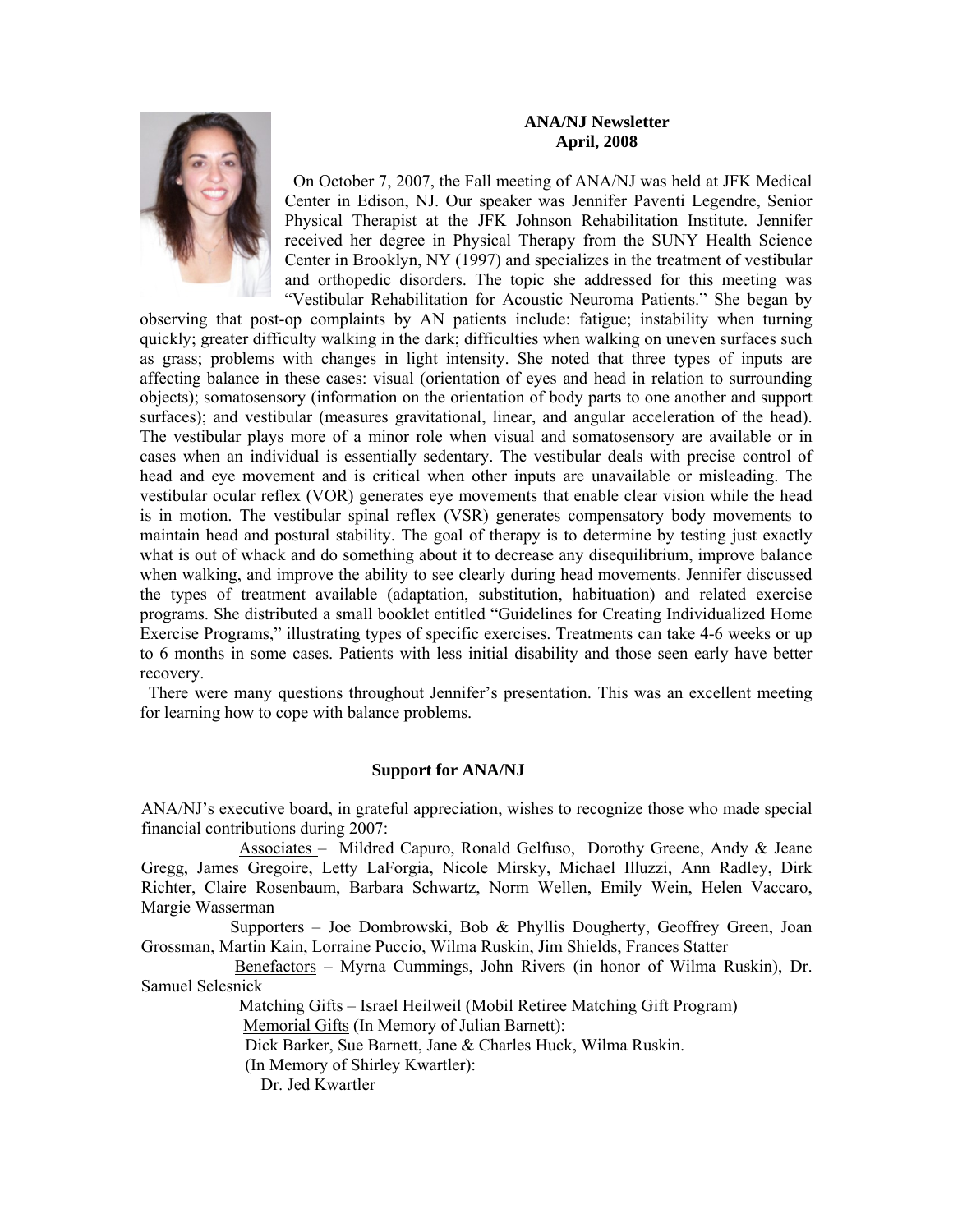#### **Dr. Schulder Heads New Institute**

 Dr. Michael Schulder has been named first director and vice-chairman of neurosurgery of the Harvey Cushing Brain Tumor Institute, North Shore LIJ Health System. Dr. Schulder's responsibilities will include development of the Stereotactic Radiosurgery Center (Novalis system) at North Shore University Hospital.

Congratulations to Dr. Schulder!

#### **Joe Dombrowski in the Spotlight**

No one was more surprised than Joe that he was walking in for brain surgery of his own free will, feeling perfectly normal yet subjecting himself to all of the risks entailed. Self-described as squeamish, liable to pass out at the sight of blood, it was a sign of the great confidence he had in the surgeon he had finally selected after interviewing several others

 Joe grew up in Raritan, NJ, the youngest of six children. His father died when he was only six months old and his mother somehow managed to raise her children while working at night. The oldest child at the time was only 12 so she had six little ones to raise on her own. Joe's not really sure how his mother did it except to say that she is an incredibly strong woman and she had the support of her extended Czech family as well. He feels grateful that she passed that strength on to



him. Joe fondly remembers being able to go anywhere on his bike or by foot as a kid in Raritan. He was athletic and enjoyed playing baseball and basketball. Not knowing exactly what he wanted to do for a living, he followed his older brother's advice and pursued an education in electrical engineering after High School. He attended Union County College and then transferred to NJIT where he changed his major to computer science.

 After graduation, Joe began his career at IBM, and enjoyed the young bachelor life for a few years. He has worked for a variety of companies since, frequently having jobs interpreting technical Information Technology (IT) jargon into non-technical language. He always grew the job as far as he could and then moved on for one reason or another. He is

currently the manager of Store Systems, administering all IT for Charming Shoppes including all technology for 2500 stores.

 Joe's wife Lara is an x-ray technician at Robert Wood Johnson and he met her through his best friend Matt who was dating, and later married, Lara's friend. Joe and Lara's first date did not start auspiciously as Joe was late and Lara was so quiet. Somehow they began seeing each other and two years later they were married. They now have two beautiful daughters, Casey who is 8, and Madilyn who is 5.

 On the Sunday before Halloween in 2006, Joe woke up and noticed that the hearing in his right ear was muffled. He immediately went to Urgent Care. This was followed by a visit to his ENT, Dr. Sabin, who did a hearing test which confirmed one-sided hearing loss. Dr. Sabin, gave him prescriptions for prednisone and for an MRI with and without contrast. He also advised Joe to see Drs. Kwartler and Eden at the Summit Medical Group, who he knew did steroid injection therapy. Dr. Eden explained to Joe that there were several possible causes for his one-sided hearing loss including a possible tumor. Steroid Injection Therapy was not a pleasant experience, and although his hearing loss resolved, it was probably a result of the prednisone he took reducing the tumor size just enough to eliminate the pressure on a blood vessel. Joe didn't feel it was necessary to have the MRI, but Dr.Eden advised that he should have the MRI anyway. He said: "I can tell you that (pointing) this is an empty closet, but unless you open it and look inside, you won't know for sure." As Joe will tell you now, his closet was unfortunately not empty.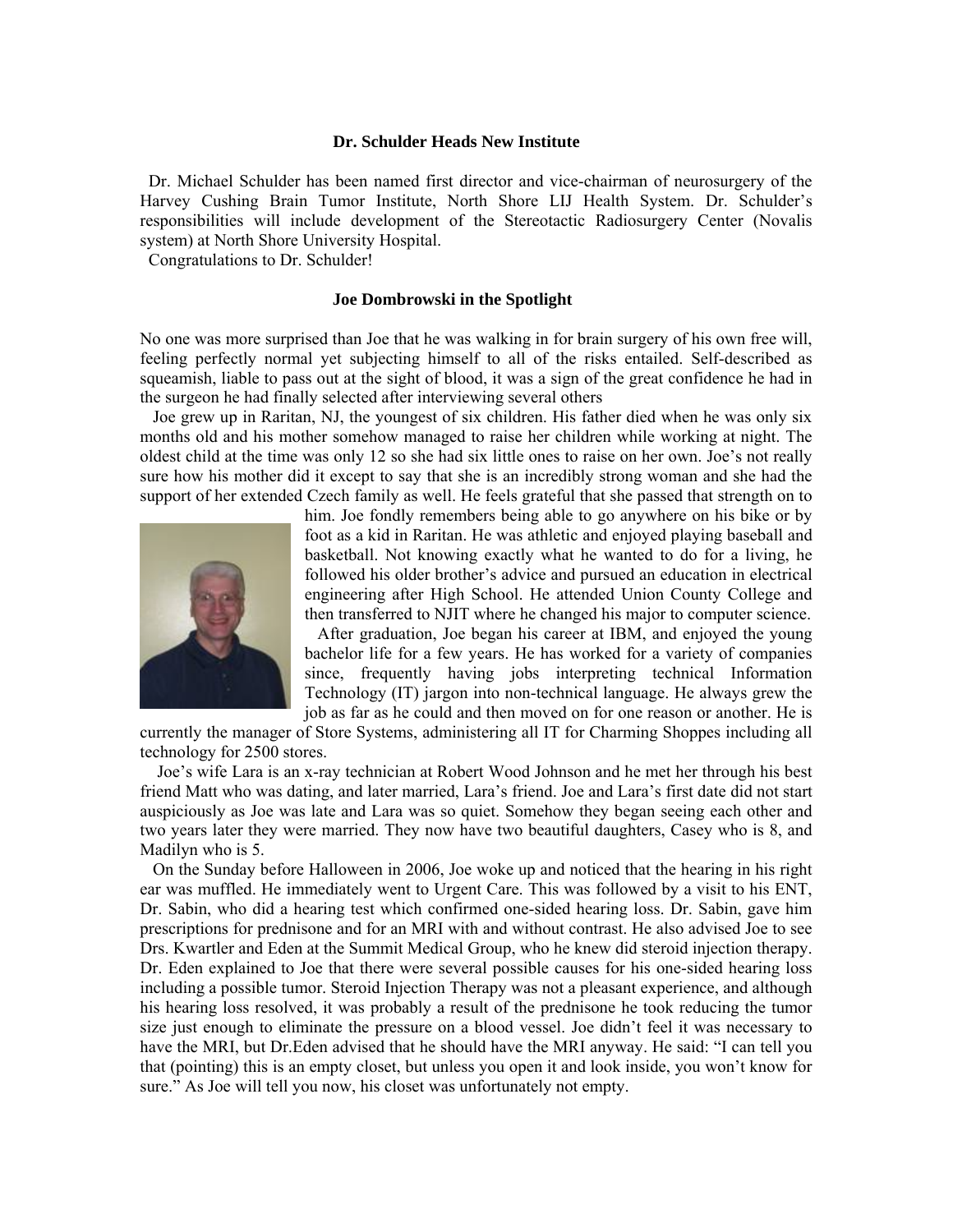Joe had his MRI at Robert Wood Johnson and the results showed he had a benign (1.1 cm) tumor. He went online that night and read about it and became extremely scared. He could only read a little bit at a time because he couldn't handle what he was reading. He saw all the possible complications that could occur and over the next few weeks found himself alternately laughing and crying and running the gamut of extreme emotions. With Lara's help, he visited several surgeons, but until he went to NYU and met Dr. Roland, he did not feel comfortable or confident with any. After meeting Dr. Roland, both Joe and Lara knew they had found the right surgeon. Joe never considered radiosurgery because he and his wife were concerned about the long-term effects considering his young age. He knew he could never be a "wait-and-watch" because he did not have the personality that could deal with that. Joe's uneventful 3-1/2 hour retrosigmoid surgery took place January 10, 2007, two months after his diagnosis. The doctors said his tumor "popped out like a grape."

 Joe feels he had a very good outcome from his surgery although he had extreme fatigue at first and did lose some hearing (now at about 40% but the tone is good). When Joe first ventured out into the world again after his surgery he found it difficult to handle the amount of sensory stimulation, even at the library. He returned to work fairly quickly but still had problems with his balance, especially when it was dark. His balance took 9-10 months to resolve. Now he feels, a year after the fact that he is fully back to normal. Lara believes he still tires faster, but that is up for debate. He says he is back to jogging and golfing, and his one-year MRI was clear! He is more than satisfied with his choices and is very open and eager to talk to others who are starting their AN journey. He wants to help others who are afraid, as he was, and feels this is something new and meaningful for him. He hopes to contribute his energy to his fellow AN travelers as a member of the Board of ANA/NJ.

**Interview by Kristin Ingersoll** 

## **Acoustic Neuroma & Memory Problems**

#### Part 2

 *In the past, we believed that in the brain, one neuron equaled one memory, and that each section of the brain performed its particular operation in isolation. . . Today. . . [modern]instruments such as PET scanners show us that the brain is more like an active ecosystem than a static, preprogrammed computer. . . Indeed, bits and pieces of a single memory are stored in different net-works of neurons all around the brain. We bring the pieces together when it is time to recall that memory.* 

(From John J. Ratey, MD, *A User's Guide to the Brain*, Pantheon Books, 2001)

 The first part of this article began to look into possible causes of memory problems being reported by AN patients. Like other investigators before us, we found no basic research on the subject. A PubMed computer search drew a blank. The only efforts to address the issue were found in the newsletters of the American and Canadian acoustic neuroma associations. For ANA's *N0TES* (No. 48, Dec 1995), Robert Frazier, PhD, a neuropsychologist, speculated that the *locus ceruleus*, an area of the brain stem that plays a role in attention, learning and memory, might be disturbed by AN surgery and thus account for memory difficulties. For Canada's *The Connection* (Vol. 7, Dec, 1994), Deirdre Dawson, M.Sc., a research clinician who has studied memory problems related to brain injuries, wrote about how memory usually works and how treatment for acoustic neuroma might interfere with the memory process. "To date," she wrote, "there is little evidence to support the idea that ANs interfere with the attentional and memory anatomical structures." Ms.Dawson mentioned how Dr. Frazier and Dr. Kenneth Erickson have "theorized" about the brain stem and vestibular system, respectively, but her focus was on side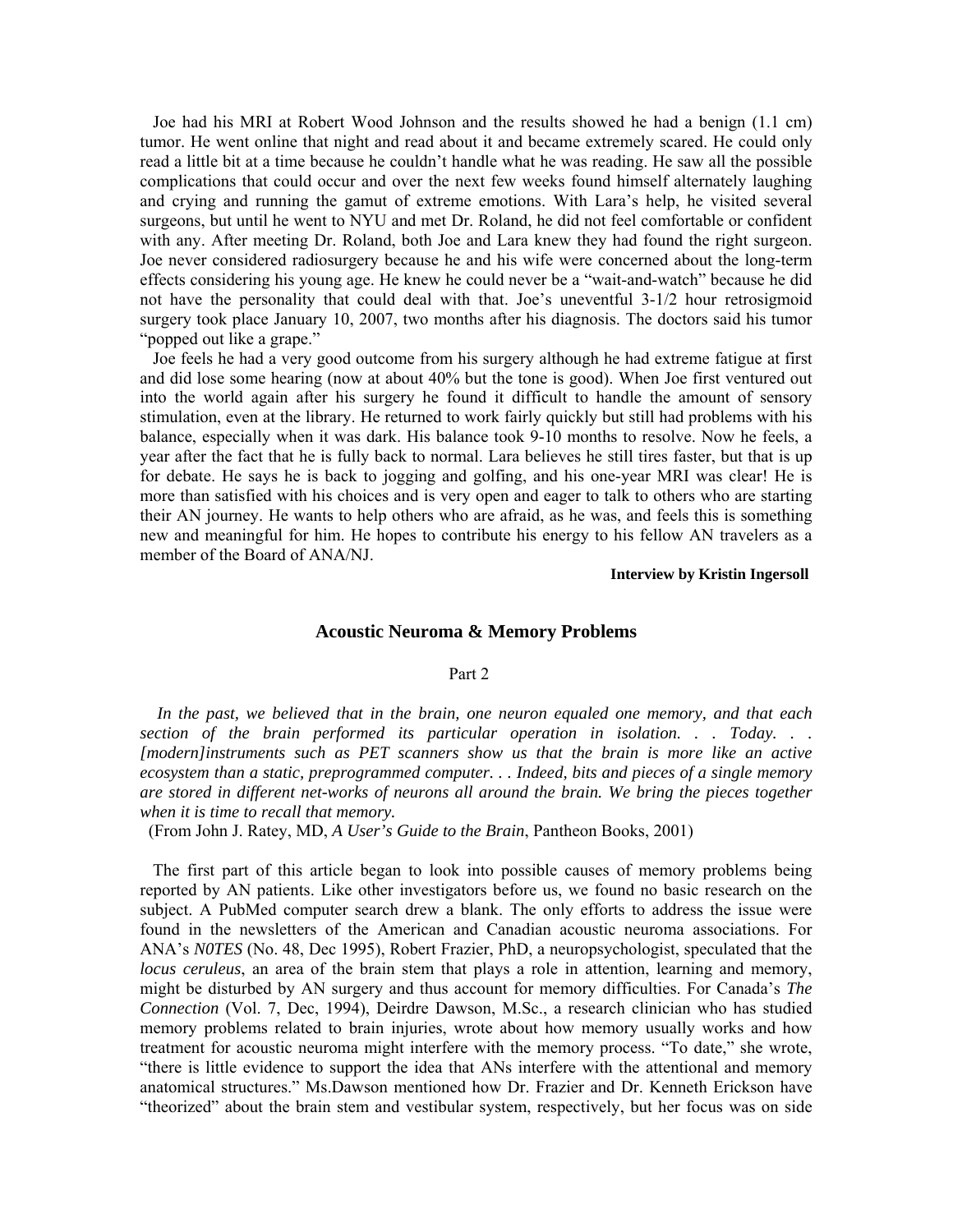effects of acoustic neuroma surgery – loss of hearing, balance problems, pain, depression and fatigue – as more likely causes of attentional and memory deficits for AN patients. On the other hand, as noted in Part 1, neurosurgeon Dr. Bruce Mickey speaking at the 1997 ANA symposium in Denver, proposed an anatomic cause by noting that injury to the temporal lobe during middle fossa surgery for AN could result in memory problems. We asked Dr. Jed Kwartler of our Medical Advisory Board to comment about this and he responded: "I have not heard of this specifically, long-term, in my patients. . . It is well-documented and commented on in the anesthesia literature and neurosurgical literature that both medications and manipulation can cause these types of complaints. It certainly can be a short-term postop effect (that "foggy" feeling that lingers). If retraction is long enough or a bit too much pressure I suppose there could be some longer lasting effects."

 The anesthesia literature mentioned by Dr. Kwartler has been reporting for some time that memory loss and problems with concentration are frequently experienced by patients who have undergone a surgical procedure. A British report in *Anesthesiology* (vol.96, June 2002), for example, states that: "Postoperative cognitive dysfunction after noncardiac surgery is strongly associated with increasing age in elderly patients; middle-aged patients (aged 40-60 yr) may be expected to have a lower incidence, although subjective complaints are frequent." In this study group, three months after surgery "29% of patients had subjective symptoms of POCD (postoperative cognitive dysfuntion), and this finding was associated with depression." The report concluded: "Patients may be helped by recognition that the problem is genuine and re-assured that it is likely to be transient." Interestingly, this same "genuine but transient" appraisal is how neuropsychologist Dr. Edwin Barrett concluded his presentation on AN and memory at the 2001 ANA symposium held in Cincinnati. Further, in the absence of any research to the contrary, Dr. Barrett stated his opinion that it's not the acoustic neuroma that's the problem; rather, the problem is the surgery itself – the tests, the anesthesia, the whole traumatic process, including possible energy-attention-sapping side effects such as fatigue, hearing loss, imbalance and depression. Probably this is the place to add that there have been warnings that the cumulative effect of multiple exposures to anesthesia may accelerate brain aging and related memory loss.

 In Part 1, attention was called to ANA's 1998 survey (*The Acoustic Neuroma Experience, 1998. Member Survey)* which placed "Memory Problems" fairly high on the basic list of postop complaints made by acoustic neuroma surgery patients (Table 4). The complaint was also voiced among the much smaller number of radiation patients responding to the survey. It's important to note that none of the responders to this survey (a total of 1,940 patient-members) reported memory problems among "Initial Symptoms Prior to Diagnosis" (Table 2). In other words, memory problems if any were all seen as post-treatment. The survey (Table 5) did not define exactly what patients meant by "Memory Problems," or distinguish the types of problems patients said were "permanent" or how long they had lasted.

 For the most part, the memory problems communicated by ANA/NJ members for our Directory, or that we read of in ANA's online Discussion Forum, are problems of shortterm/working memory, such as forgetting names, faces, directions. This is not, of course, an exclusively AN problem, although treatment for AN for many people does appear to at least temporarily exacerbate the common art of forgetting things. AN patients anxious over postop problems with this type of memory ability might wish to look at "Rate Your Current Memory," Chapter 2 of Dr. Gary Small's *The Memory Bible* (Hyperion, 2002). Dr. Small is the Director of UCLA's Center of Aging. His Chapter 2 includes a special self-assessment questionnaire for testing memory ability mainly of the short-term type. Other chapters describe ways to move on from there to improve memory ability through stress reduction, mental aerobics, diet, lifestyle changes, and care with medications.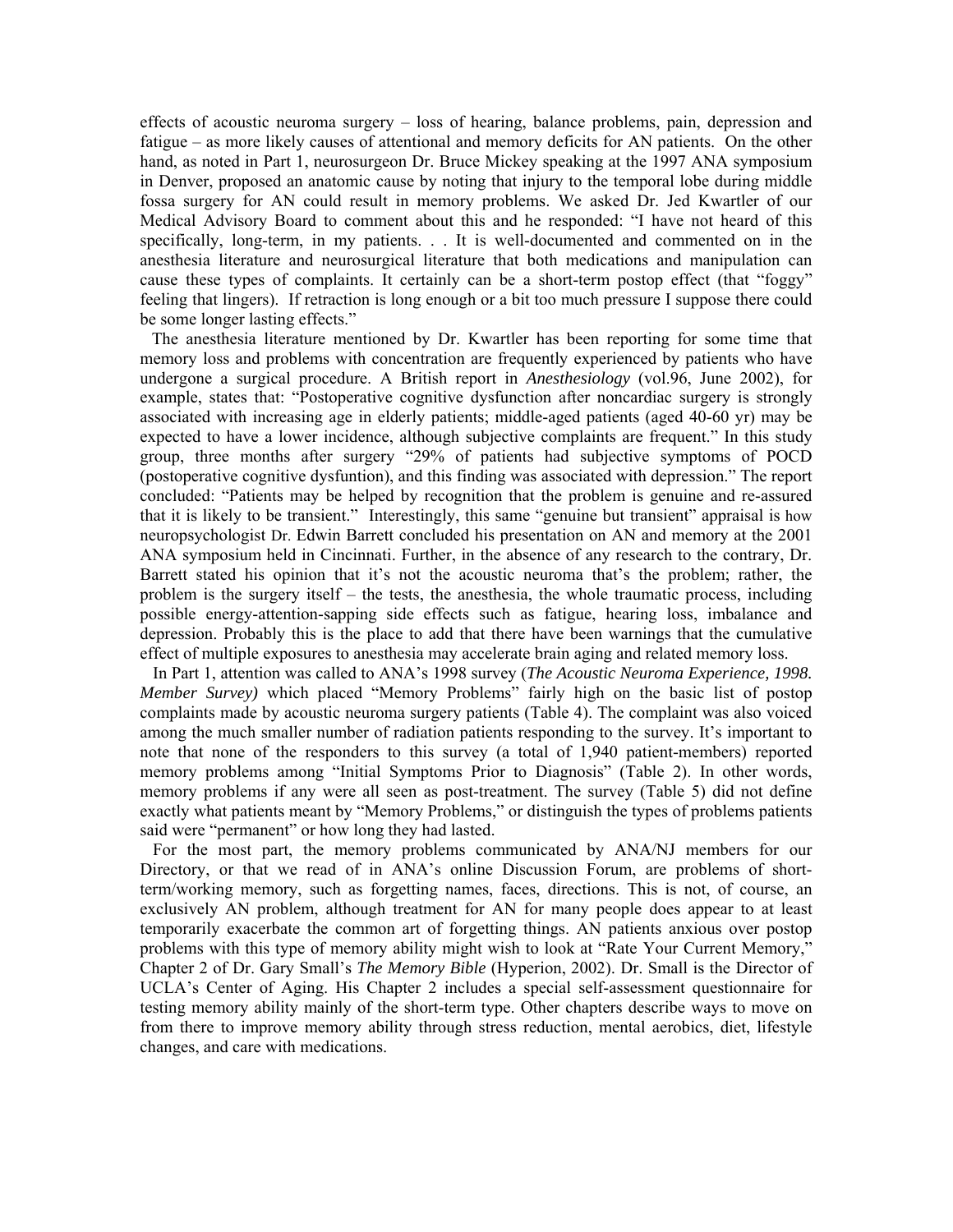Most short-term/working memories are relatively unimportant and are stored only temporarily and then purged by the brain. The important ones, on the other hand  $-e.g.,$  the names of relatives, how to drive a car or run a household, the multiplication tables, the words of the Star-Spangled Banner – are stored permanently to become what we call long-term memories. It's when we ask about how and where these memories are stored, and how an acoustic neuroma and/or its treatment might interfere to affect the process, that we find how things are much more complicated than one might expect.

 The quote from Dr. John Ratey's excellent recent study of the brain points up the problem; and a good example given in Harvard's health report, *Improving Memory* (2006) spells it out: "Each memory resides in a network of neuronal activation, dispersed across multiple brain regions. . . The words of the Star-Spangled Banner are stored in the left temporal lobe, which processes language, but the melody would be stored in the left parietal lobe, which processes auditory patterns. And. . . if you associate [the song] with the image of the American flag, that memory might be stored in your occipital lobe, which processes visual information. Your memories are thus intricately broken down and cross-referenced . . . Calling up memories is like doing an Internet search, with one or two words activating many hyperlinks."

 PET scanning (Positron Emission Tomography) has made it possible for researchers to arrive at this important new understanding of how the brain works. Using PET, the brain's memory areas can be seen in action during particular testing activities. The Cleveland Clinic's health page explains: "The test involves injecting a very small dose of a radioactive chemical, called a radiotracer, into a vein of your arm. The tracer travels through the body and is absorbed by the organs and tissues being studied. [The] machine detects and records the energy given off by the tracer substance and, with the aid of a computer, this energy is converted into three-dimensional pictures. A PET scan can measure such vital functions as blood flow, oxygen use, and glucose metabolism, which helps doctors identify abnormal from normal functioning organs and tissues."

 Dr. Small's book, *The Memory Bible*, has useful information about PET (See his Appendix 2 for "Brain Scans"and "Medical Screening"). For more detail, there's Joel Davis, *Mapping the Mind* (1997), Chap.3, "Mapping Machines," and Chap.8 "Memory and Learning."

 There's no doubt that PET scanning would help to answer questions AN patients have about their memory problems. But at \$1200 or more per session, plus costs of related diagnostic tests, it doesn't seem likely that many AN patients – especially those with mild memory complaints – will decide to utilize this brain imaging technology. Dr. Small writes: "Anyone with a new concern about increased forgetfulness or a sudden change in memory ability should consult a physician and, if indicated, get a PET scan." However, we wonder, has anyone in ANA/NJ having memory problems actually had one of these scans? If so, we'd appreciate greatly hearing from you for this newsletter.

See Next page for Information on the next Chapter Meeting